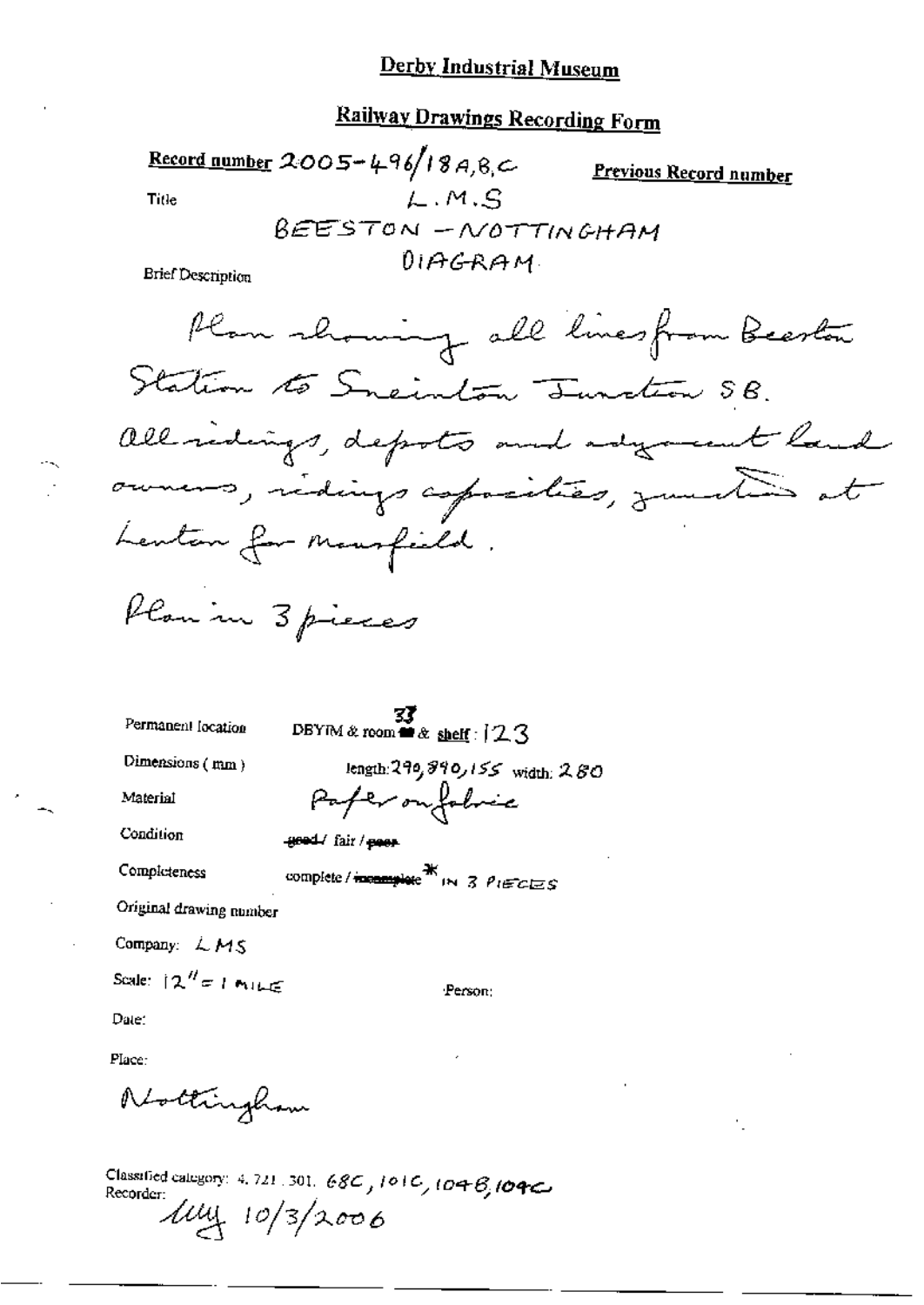#### Derby Industrial Museum

#### Railway Drawings Recording Form

Record number 1997-5/ $607$ 

Previous Record number  $AAB132/682$ 

Title

NOTTINGHAM

 $M, R$ 

**Brief Description** 

Plan of Lanton triangle showing trachdetail between Lenten South Juntin and herbour North Junction. Footpelts & unlercourses shown.

| Permanent location    | DBYIM & room 49 & $\frac{\text{shell}}{S}$ : $\frac{8}{3}$ |
|-----------------------|------------------------------------------------------------|
| Dimensions (mm)       | length: $970$ width: $720$                                 |
| Material              | Tracing poferou paperou folice                             |
| Condition             | good / fair+poor                                           |
| Completeness          | complete / incomplete                                      |
|                       | Original drawing number $38/z$ 613                         |
| Company: pA Y2        |                                                            |
| Scale: $1'' = [CHam]$ | Person:                                                    |
| Date: 4 Nov 1892      |                                                            |
| Place:                |                                                            |
| $\sqrt{2}$            |                                                            |
|                       |                                                            |

Classified categor 老<del>把老子的</del>名,10件) Recorder utte 18/9/1998